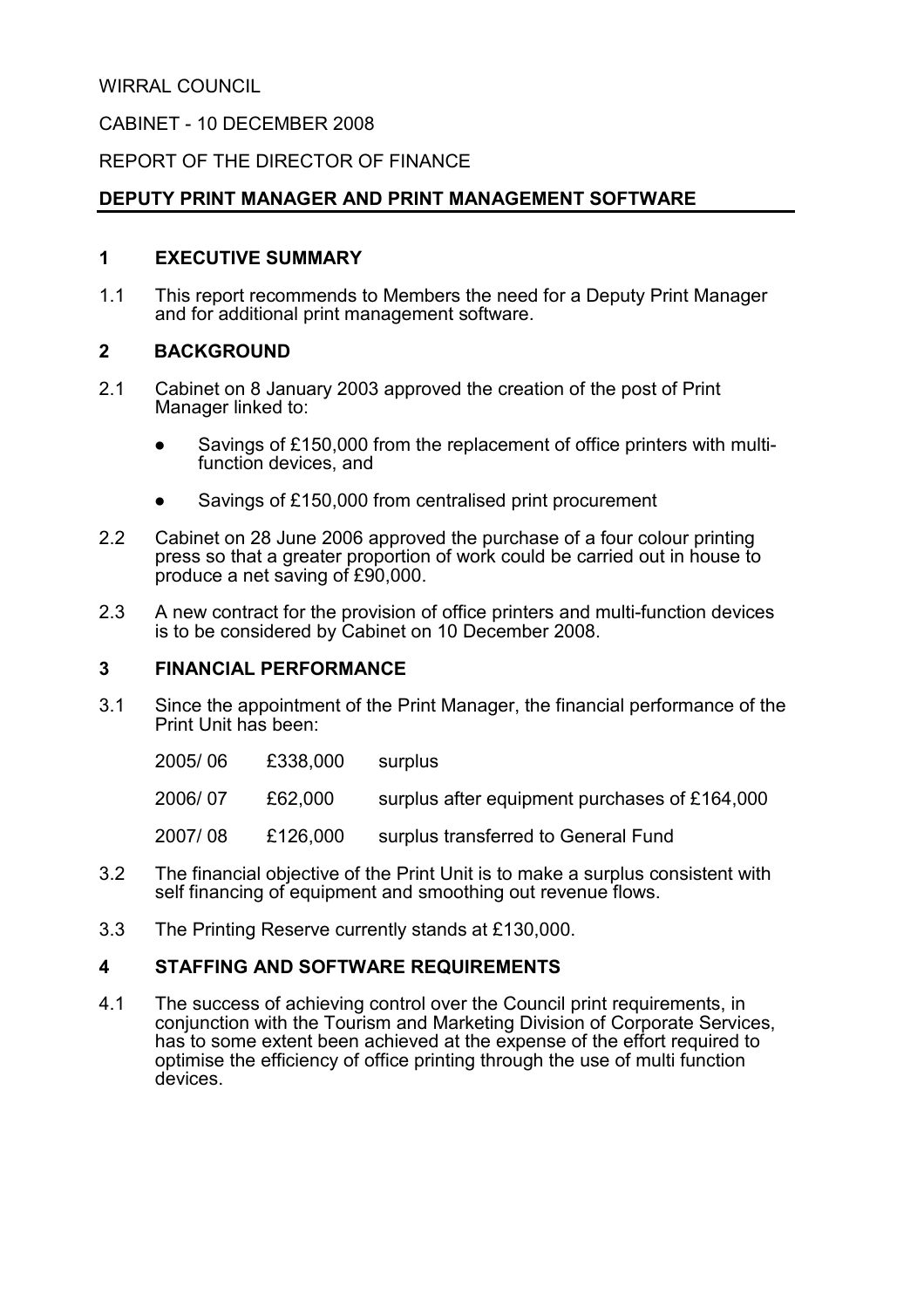- 4.2 The Strategic Asset Review will place further demands on the Print Manager to conduct Office Document Assessments by which the most economical mix of printers, faxes, scanners and multi function devices is determined.
- 4.3 To ensure that economies from the rationalisation of office printing and the new multi-function device contract, together with those form externally sourced print continue to be achieved, it is recommended that a post of Deputy to the Print Manager is established to support the Print Manager in these duties.
- 4.4 There is a hierarchy of cost when using print devices. The dearest is the stand alone office printer, through multi function devices to the volume digital printers of the Print Unit. To ensure that print jobs are carried out efficiently, it is recommended that software is acquired which will direct each individual print to the most economical device.

## 5 FINANCIAL AND STAFFING IMPLICATIONS

- 5.1 Subject to the agreement of the Head of Human Resources, it is proposed that a post of Deputy Print Manager is established at grade PO3 at a cost of £38,250 inclusive of on-cost, to be financed from the Printing Trading Account.
- 5.2 Print software to achieve the greatest economy in print cost can be acquired for £25,000 to £30,000, to be financed from the Printing Reserve.
- 5.3. The recommended tender for the supply, installation and maintenance of photocopiers and multi-functional devices will produce annual savings of £117,700.

### 6 EQUAL OPPORTUNITIES IMPLICATIONS

6.1 There are no ethnic minority, elderly persons or equal opportunities implications arising from this report.

# 7 PLANNING IMPLICATIONS

7.1 There are no planning implications.

## 8 COMMUNITY SAFETY IMPLICATIONS

8.1 There are no implications under this heading.

## 9 HUMAN RIGHTS IMPLICATIONS

9.1 There are no implications under this heading.

## 10 LOCAL AGENDA 21 IMPLICATIONS

10.1 There are no Agenda 21 Implications.

### 11 BACKGROUND PAPERS

11.1 None were used in the preparation of this report.